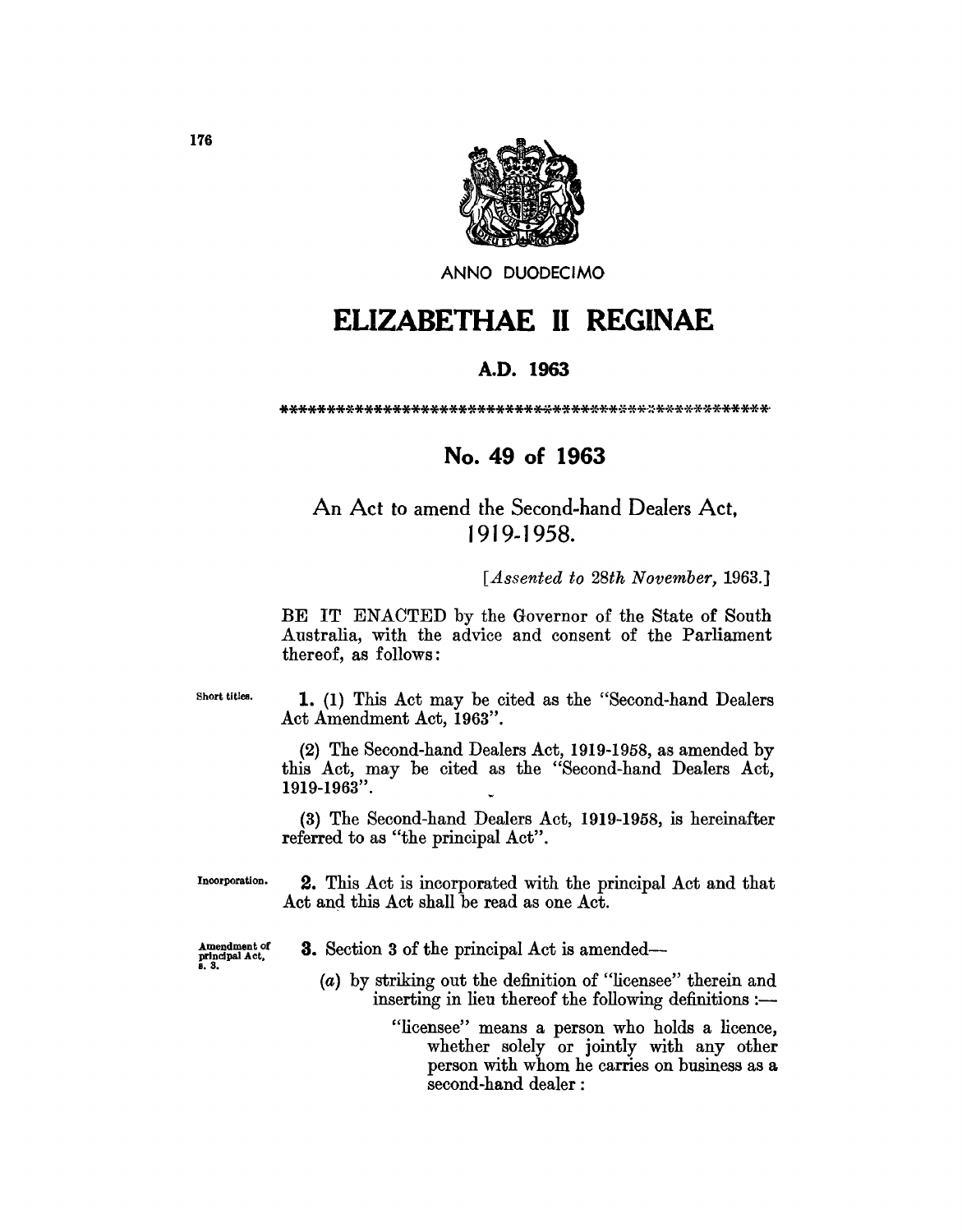"manager", in relation to a company, means a person nominated by the company under section 6b or 8a of this Act to be the manager at any premises: and

(b) by inserting at the end thereof the following subsection (the preceding part of the section as amended by paragraph (a) of this section being designated as subsection  $(1)$  thereof) :—

> (2) The express references to companies in this Act shall not imply that references to persons or references to licensees shall exclude references to companies.

**4.** Section 6 of the principal Act is amended by inserting Amendment of therein after subsection  $(1)$  thereof the following subsection :--- 8. 6.

(la) In the case of an application by a company, a certificate of character under paragraph (b) of subsection (1) shall relate to the manager.

**5.** The following sections are inserted in the principal Act Enactment of after section 6 thereof :-

ij

6a. (1) Where two or more persons propose to carry on Partnership business jointly as second-hand dealers—

- (a) Each such person shall make a joint application in the prescribed form for a licence ;
- (b) Only one licence shall be granted in respect of that business;
- (c) The licence shall specify each such person; and
- (d) Each such person shall for the purposes of this Act and subject to this Act be deemed to be a licensee.

(2) The provisions of subsection (1) shall extend to a renewal or transfer of a licence.

(3) Where a licensee is required by any provision of this Act to produce a licence, to give a notice, to mark any second-hand goods or to do any other act, it shall be sufficient if any of the persons carrying on the business jointly complies with that provision.

6b. Where a company proposes to carry on business as a companies as second-hand dealer at any premises, the company shall dealers. make a nomination in the prescribed form of a person to be the manager at those premises, being a person who-

177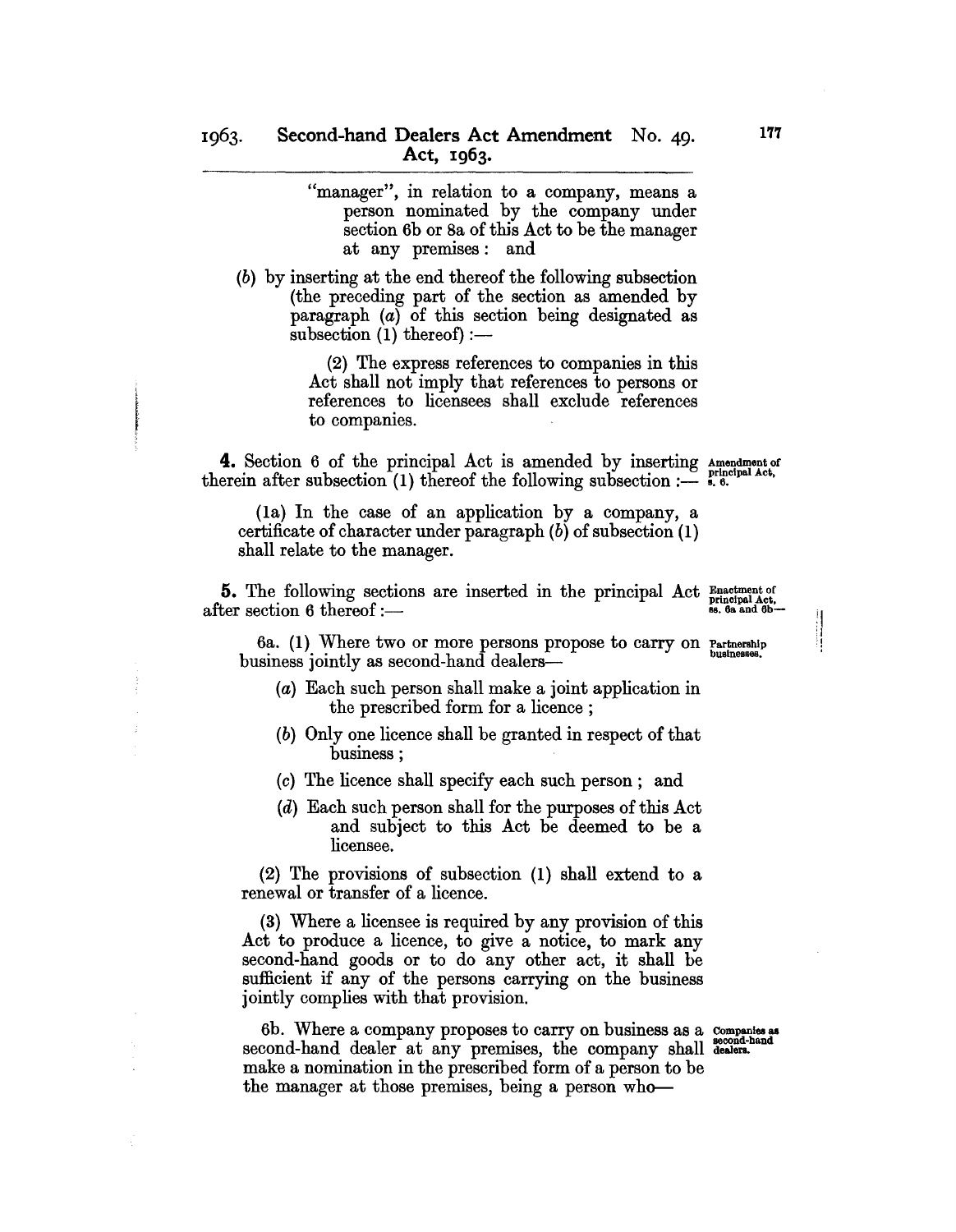- (a) is at all times in the service of the company;
- (b) personally supervises the business conducted at those premises; and
- (c) has his usual place of residence within the State.

Amendment of principal Act. 1.8.

6. Subsection (I) of section 8 of the principal Act is struck out and the following subsections are inserted in lieu thereof :-

(I) A local court to which any such application is made shall consider the application and any objections thereto.

- (la) If the court is satisfied-
	- (a) where the applicant is a natural person-that the applicant is a fit and proper person to hold a licence; or
	- (b) where the applicant is a company-that the person nominated to be manager is a fit and proper person to carry on the business of a second-hand dealer,

and that the premises where the applicant proposes to carry on business are suitable for the business of a secondhand dealer, the court shall, subject to subsection (1b)-

- I. grant to the applicant a licence in the prescribed form; or
- 11. indorse on the licence the fact and date of the transfer, and the name and description of the person to whom, or the description of the premises to which, the licence is transferred,

as the case may require.

(Ib) Where the applicant is a company, the court shall refuse to grant the application or the renewal or transfer of a licence if it is of opinion that-

- (a) the general manager or other principal officer of the company; or
- (b) any person who in the opinion of the court substantially controls the affairs of the company,

is not a fit and proper person to carry on the business of a second-hand dealer.

Enactment of 7. The following sections are inserted in the principal Act  $\frac{1}{2}$  ... sa and 8b. after section 8 thereof :-

 $~^{\text{companier}\text{-}}$  8a. (1) This section shall apply to a licence held by a manager. company. company.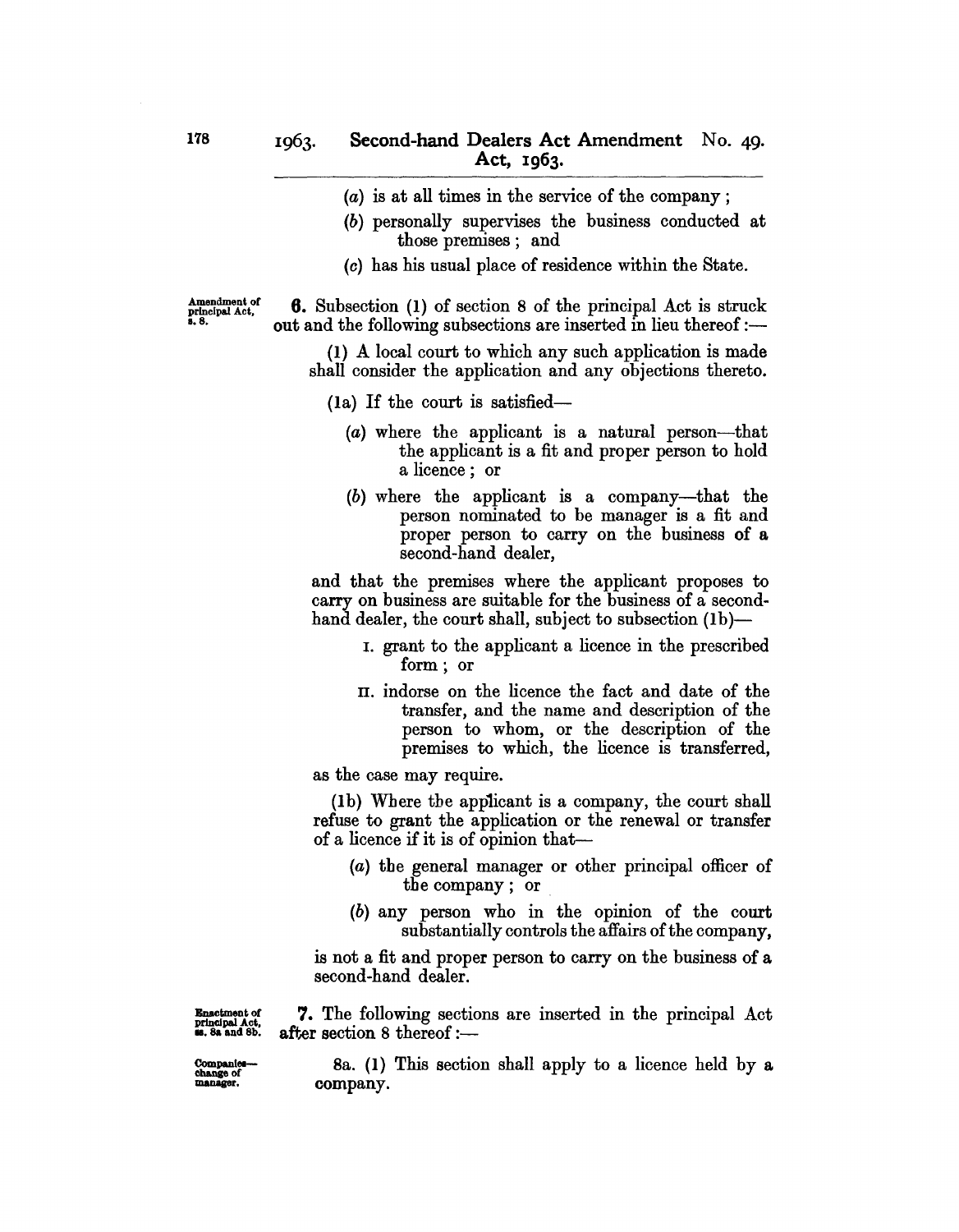- $(2)$  In the event of-
	- (a) the death of the manager nominated by the company;
	- (b) the manager ceasing to be at all times in the service of the company;
	- (c) the manager ceasing to personally supervise the business conducted at the premises specified in the licence ; or
	- (d) the manager ceasing to have his usual place of residence within the State,

the company shall, within fourteen days after any such event-

- I. give notice in writing of that event to the clerk of the court that granted the licence and to the Commissioner of Police; and
- IT. specify in the notice the name of a person nominated to be the new manager.

(3) The company may at any time revoke any nomination under this Act by notice in writing to the clerk of the court that granted the licence and to the Commissioner of Police, and shall within fourteen days after any such revocation nominate a person to be the new manager.

(4) The provisions of this Act shall apply in relation to a nomination of a new manager under this section as if the nomination were an application for a licence by the company.

(5) The validity of the licence held by the company is not affected by reason only of the occurrence of an event specified in subsection (2) or a revocation of a nomination under subsection (3).

(6) A notice under subsection (2) shall be *prima facie*  evidence of the facts stated in the notice.

!!<br>!!!<br>!!!

8b. (1) Except as provided by section 8a of this Act, a offences by companies. company, being a licensee, shall not carry on business as a second-hand dealer at any premises unless in respect of those premises there is a manager who complies with the requirements of section 6b of this Act.

Penalty: Fifty pounds.

I

(2) In a prosecution for an offence against subsection (1), an allegation in the complaint that a person does not have his usual place of residence within the State shall be *prima facie* evidence of that fact.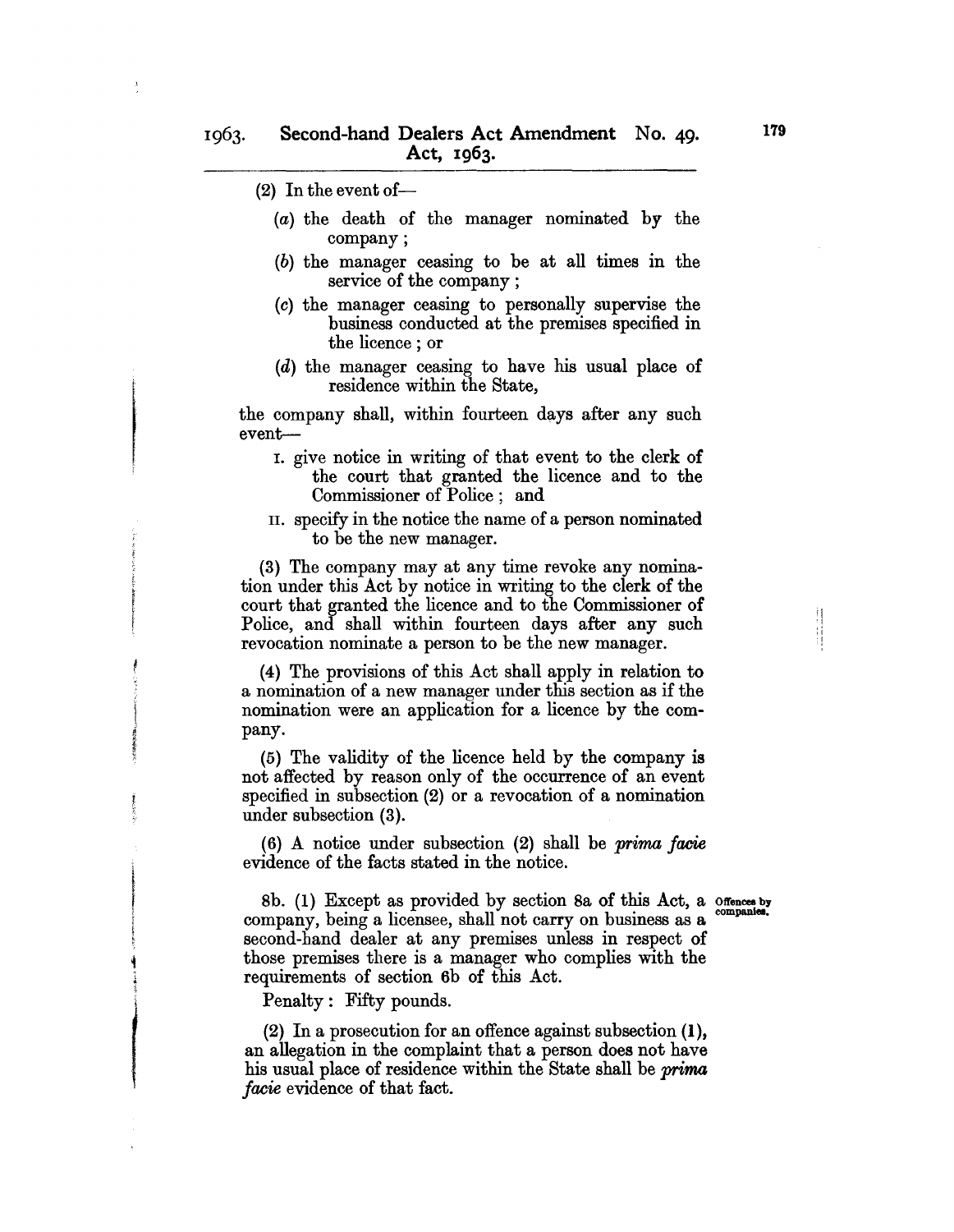8. Section 10 of the principal Act is amended-

(a) by inserting in subsection (3) thereof after paragraph III thereof the following paragraph  $:$ 

> IIIa. Where a licence is held by a company, that the manager has ceased to comply with the requirements of section 6b of this Act or is no longer a fit and proper person to carry on the business of a second-hand dealer; and

(b) by inserting at the end thereof the following sub $section :=$ 

> (4) If, in the case of a licence granted to two or more persons under section 6a of this Act, the court is satisfied that any of the grounds specified in subsection (3) of this section is established in relation to any such person, the court may revoke the licence in respect of all the licensees.

Amendment of principal Act, 8.12.

9. Section 12 of the principal Act is amended by inserting at the end thereof the following subsection  $:$ 

(3) Any fees payable in respect of a licence granted to two or more persons under section 6a of this Act shall be the same as if the licence were granted to a single person.

Amendment of principal Act, s.16.

10. Subsection (I) of section 16 of the principal Act is amended by striking out all the words after the word "prescribed," therein and inserting in lieu thereof the following passage :-

- (a) in the case of a licensee who is a natural person, the full name of the licensee and the words "Licensed Second-hand Dealer"; or
- (b) in the case of a company, the name of the company, the Christian names and surname of the manager at those premises and the words "Licensed Second-hand Dealer",

and, if two or more persons are carrying on the business jointly, the particulars shall relate to each of those persons.

 $\frac{\text{Amendment of}}{\text{grthendual Act}}$  11. Subsection (1) of section 23 of the principal Act is  $a$ mended $-$ 

> (a) by inserting at the end of paragraph (d) thereof the words "with such modifications as may be necessary in the case of a company or in the case of two or more persons carrying on business jointly as second-hand dealers"; and

Amendment of<br>principal Act,<br>s. 10.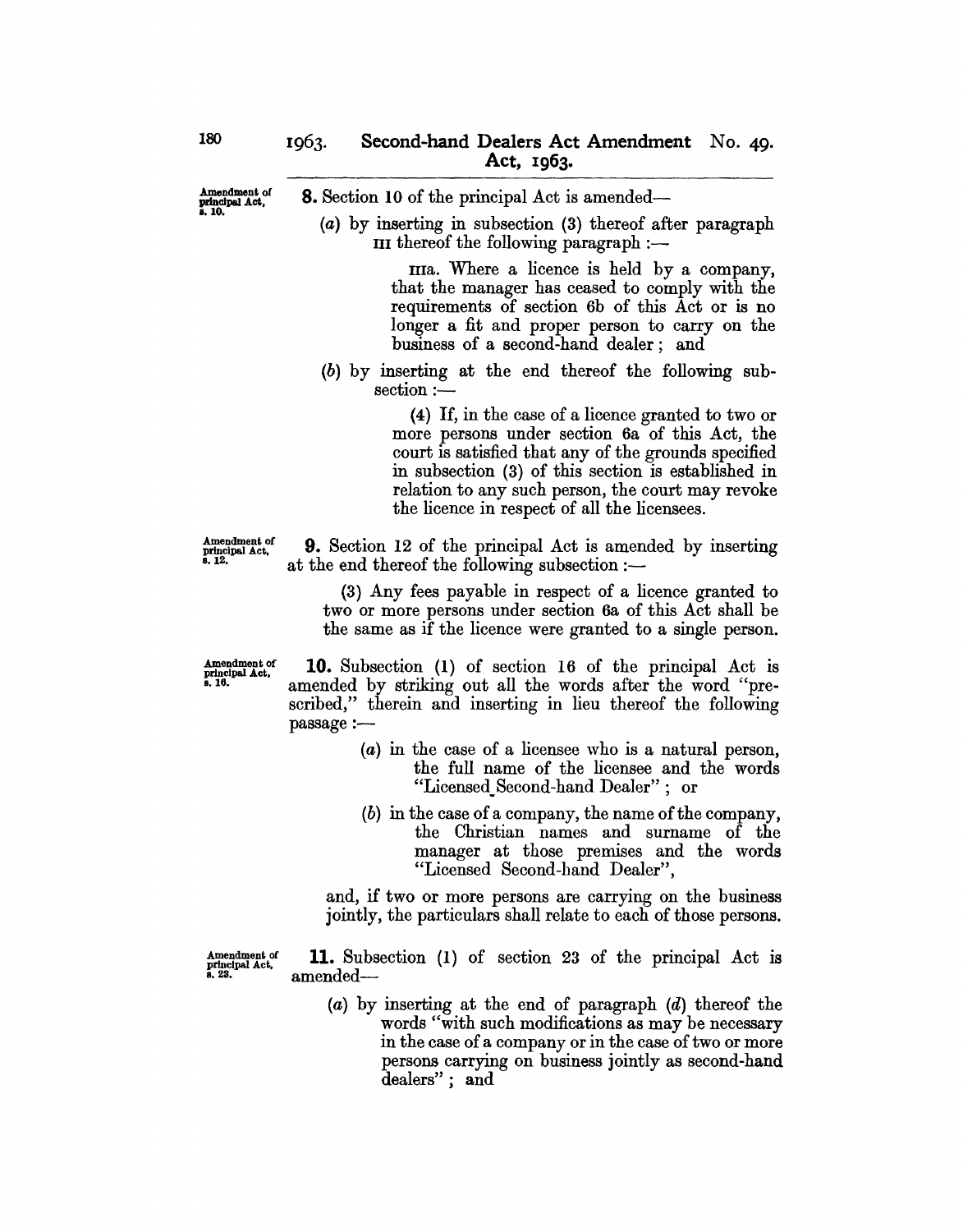- (b) by inserting therein after paragraph *(f)* thereof the  $following$  paragraph  $:$   $-$ 
	- *(fa)* in the case of a company-prescribing the manner and situation in which the name of the company and of the manager at the premises on which it carries on the business of a second-hand dealer shall be painted or marked on those premises.

**12.** The principal Act is further amended as set out in the Penalties. Schedule to this Act.

13. (1) Where a person who was a licensee immediately operation of Amendments. before the commencement of this Act proposes to renew his licence, he shall make an application therefor in accordance with the principal Act as amended by this Act, and the application shall be disposed of accordingly.

(2) Except in making any such application, the amendments effected by this Act (otber than section 12 thereof) shall not apply to such a person until-

- (a) if be makes such an application-the application is disposed of; or
- $(b)$  if he does not make such an application—the expiration of his licence.
- In the name and on behalf of Her Majesty, I hereby assent to this Bill.

G

EDRIC BASTYAN, Governor.